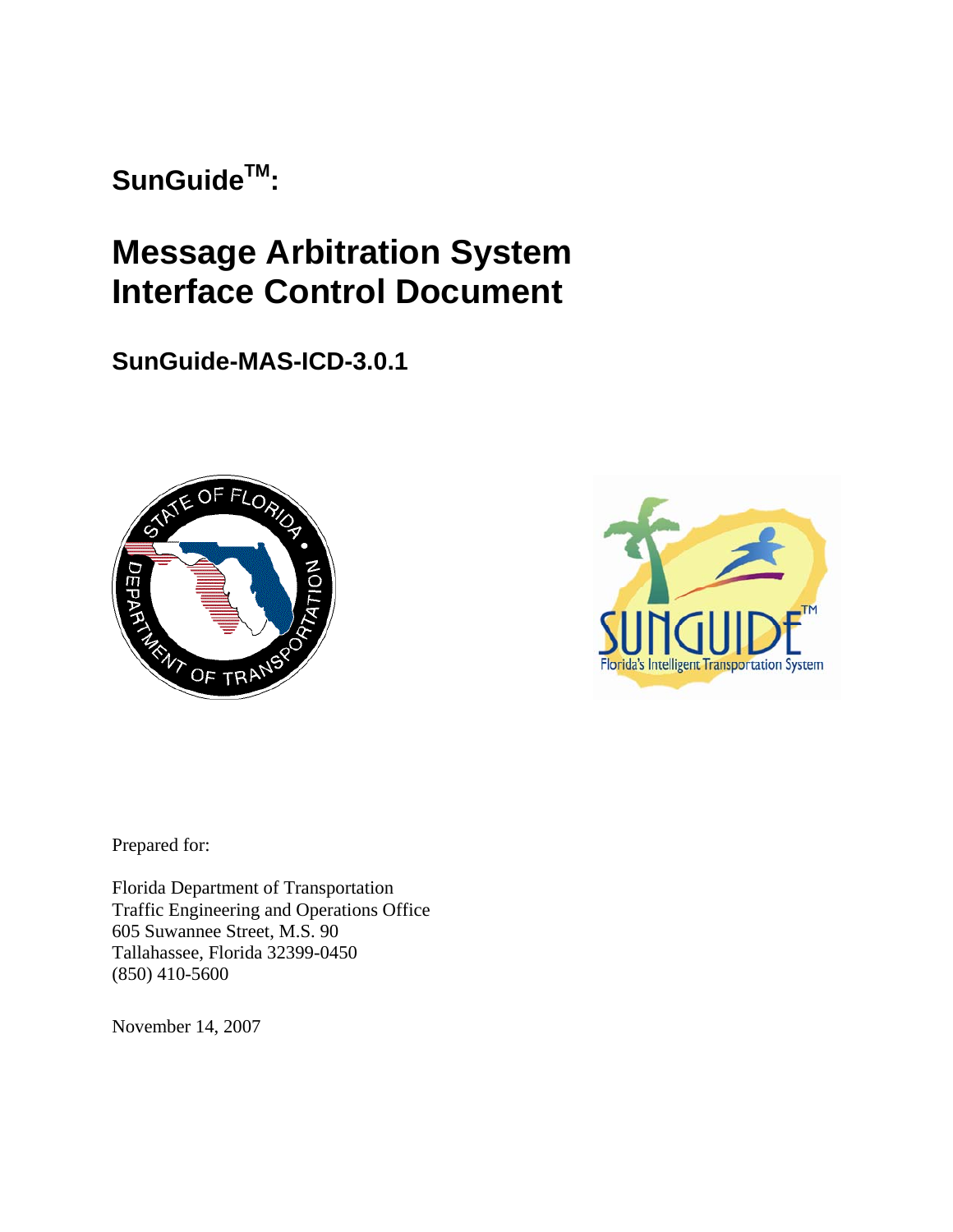| <b>Document Control Panel</b> |                               |                |          |  |  |  |  |  |  |  |
|-------------------------------|-------------------------------|----------------|----------|--|--|--|--|--|--|--|
| File Name:                    | SunGuide-MAS-ICD-3.0.1.doc    |                |          |  |  |  |  |  |  |  |
| <b>File Location:</b>         | <b>SunGuide CM Repository</b> |                |          |  |  |  |  |  |  |  |
| CDRL:                         | $6 - 1$                       |                |          |  |  |  |  |  |  |  |
|                               | <b>Name</b>                   | <b>Initial</b> | Date     |  |  |  |  |  |  |  |
| Created By:                   | Lynne Randolph, SwRI          | LAR            | 05/03/05 |  |  |  |  |  |  |  |
| Reviewed By:                  | Steve Dellenback, SwRI        | <b>SWD</b>     | 05/05/05 |  |  |  |  |  |  |  |
|                               | <b>Steve Novosad, SwRI</b>    | <b>SEN</b>     | 05/06/05 |  |  |  |  |  |  |  |
|                               | Steve Dellenback, SwRI        | <b>SWD</b>     | 11/15/05 |  |  |  |  |  |  |  |
|                               | Steve Dellenback, SwRI        | <b>SWD</b>     | 10/16/07 |  |  |  |  |  |  |  |
|                               | Steve Dellenback, SwRI        | <b>SWD</b>     | 11/14/07 |  |  |  |  |  |  |  |
|                               |                               |                |          |  |  |  |  |  |  |  |
|                               |                               |                |          |  |  |  |  |  |  |  |
| Modified By:                  | Lynne Randolph, SwRI          | LAR            | 11/17/05 |  |  |  |  |  |  |  |
|                               | <b>Brandon Meiners, SwRI</b>  | <b>BM</b>      | 10/3/07  |  |  |  |  |  |  |  |
|                               | Meredith Moczygemba, SwRI     | <b>MRM</b>     | 10/3/07  |  |  |  |  |  |  |  |
|                               | Steve Dellenback, SwRI        | <b>SWD</b>     | 11/14/07 |  |  |  |  |  |  |  |
| Completed By:                 |                               |                |          |  |  |  |  |  |  |  |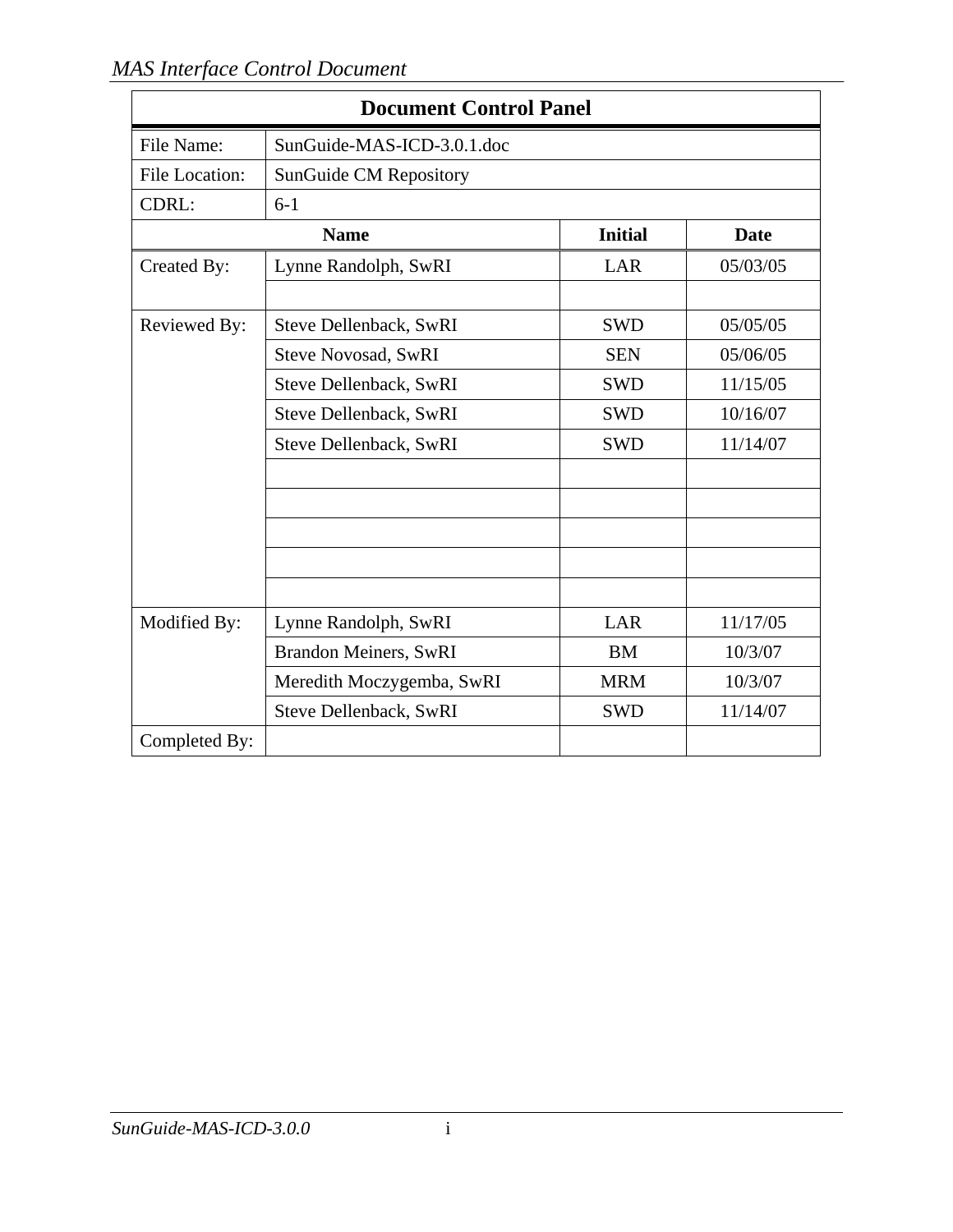## **Table of Contents**

| 1. |     |  |
|----|-----|--|
|    | 1.1 |  |
|    | 1.2 |  |
|    | 1.3 |  |
|    | 1.4 |  |
| 2. | 1.5 |  |
|    | 2.1 |  |
|    |     |  |
|    |     |  |
|    | 2.2 |  |
|    | 2.3 |  |
| 3. |     |  |
|    |     |  |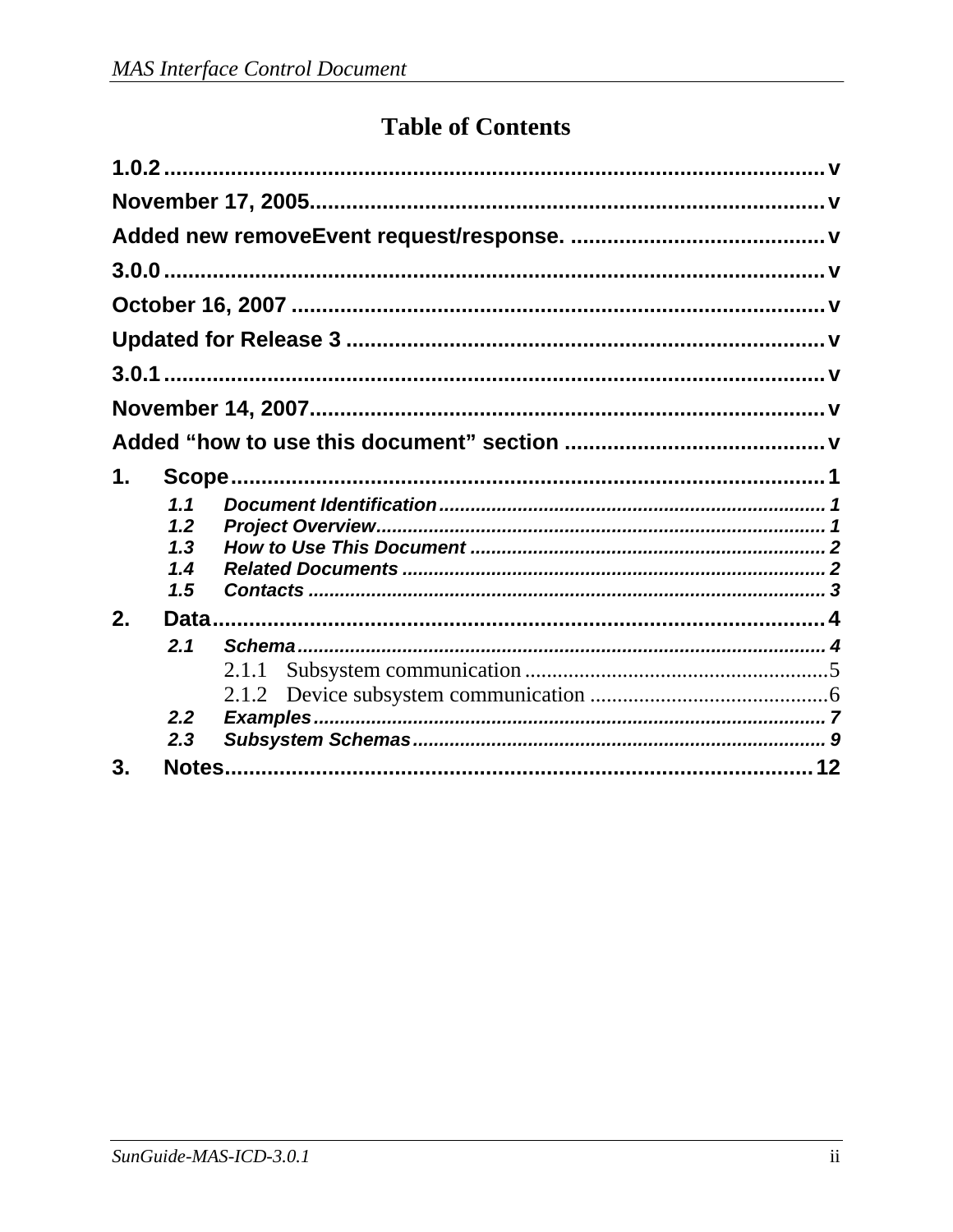## **List of Figures**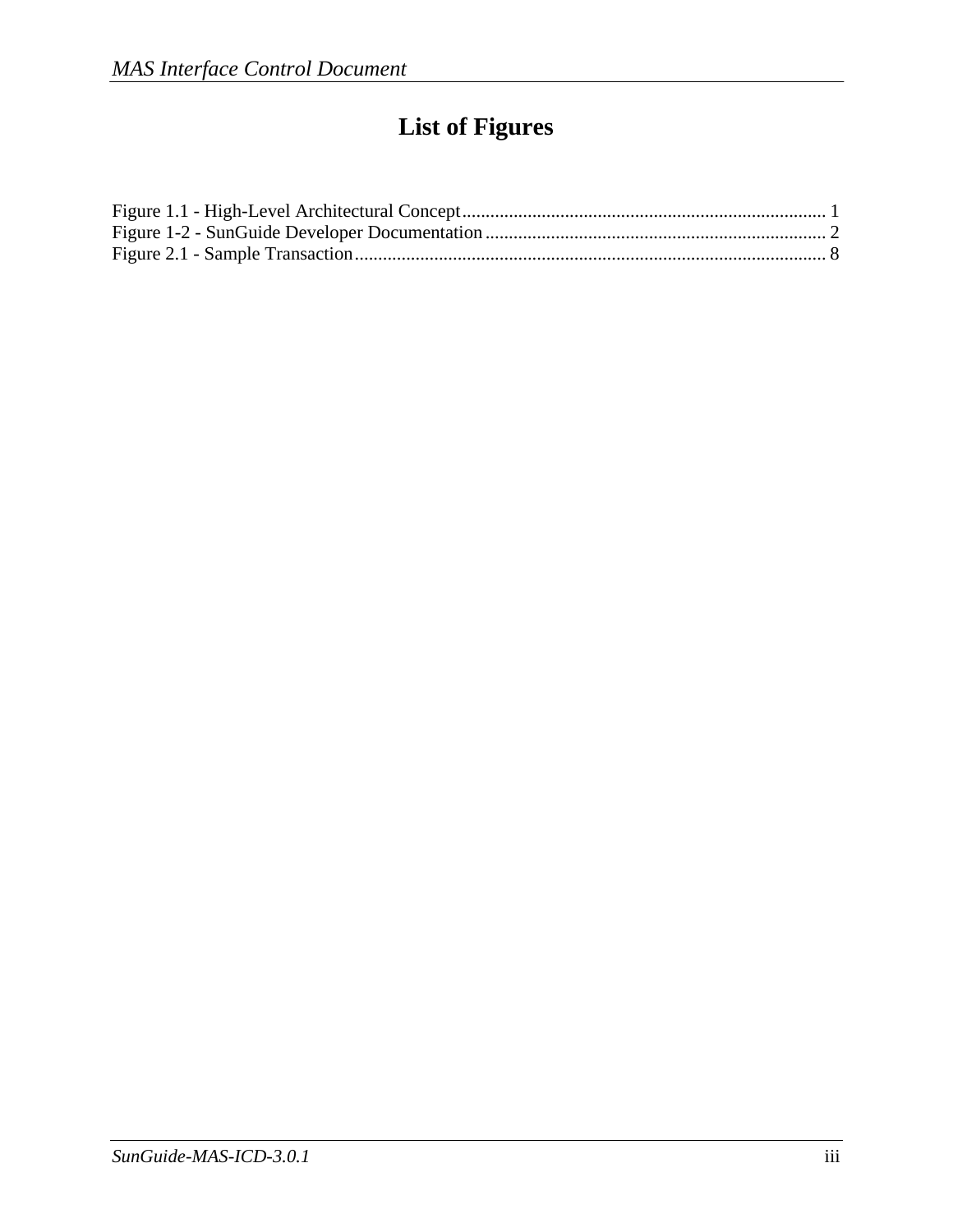# **List of Acronyms**

| <b>ATMS</b> | <b>Advanced Traffic Management System</b> |
|-------------|-------------------------------------------|
| <b>DOT</b>  | Department of Transportation              |
| <b>FDOT</b> | Florida Department of Transportation      |
| <b>IM</b>   | <b>Incident Management</b>                |
| <b>ITS</b>  | <b>Intelligent Transportation Systems</b> |
| <b>ITN</b>  | <b>Invitation to Negotiate</b>            |
| <b>MAS</b>  | <b>Message Arbitration System</b>         |
| SwRI        | Southwest Research Institute              |
| <b>TMC</b>  | <b>Traffic Management Center</b>          |
| <b>VS</b>   | Video Switching                           |
| <b>VW</b>   | Video Wall                                |
| XML         | Extensible Markup Language                |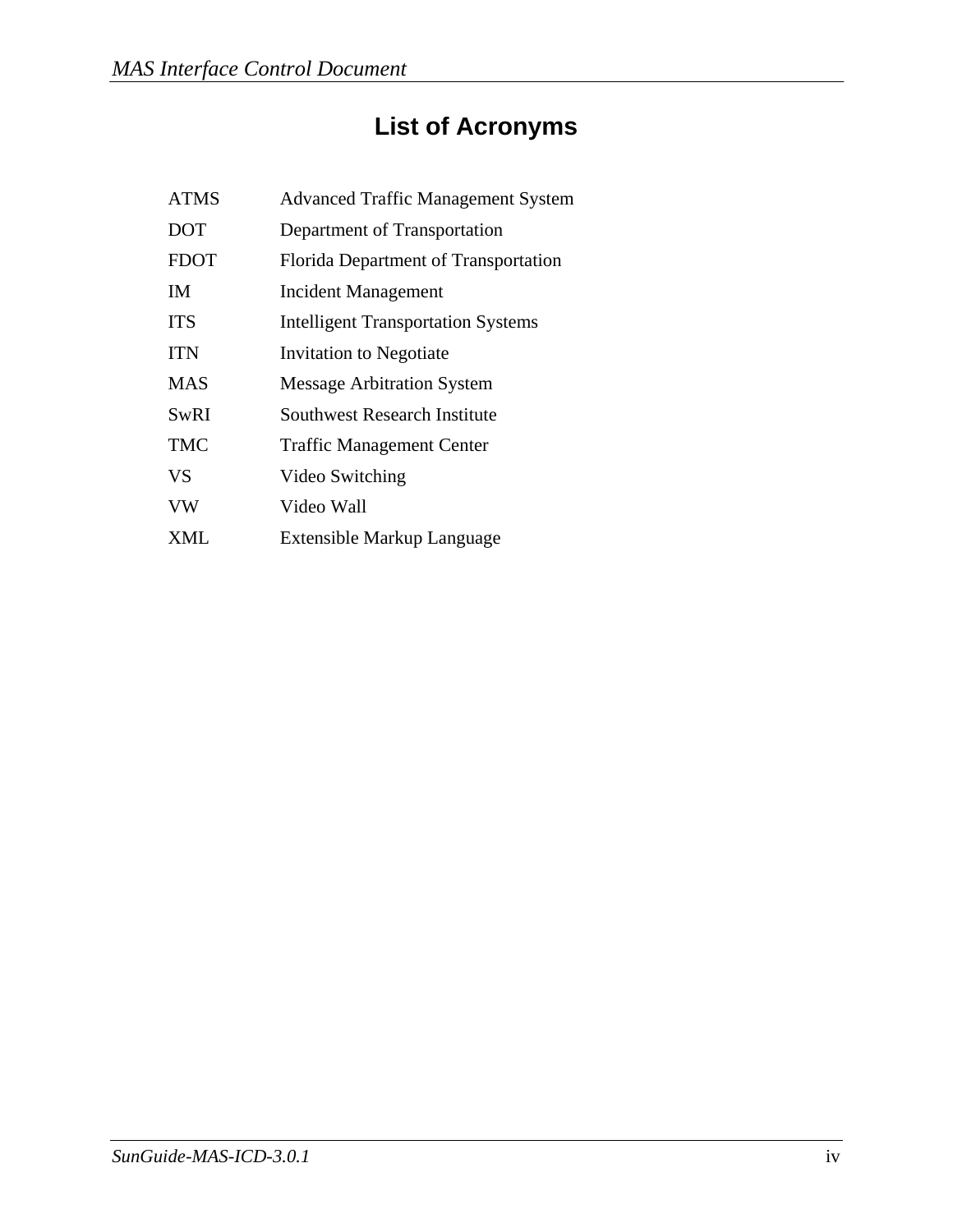## **REVISION HISTORY**

| <b>Revision</b> | Date              | <b>Changes</b>                           |
|-----------------|-------------------|------------------------------------------|
| 1.0.0           | May 12, 2005      | Initial Release                          |
| 1.0.2           | November 17, 2005 | Added new removeEvent request/response.  |
| 3.0.0           | October 16, 2007  | Updated for Release 3                    |
| 3.0.1           | November 14, 2007 | Added "how to use this document" section |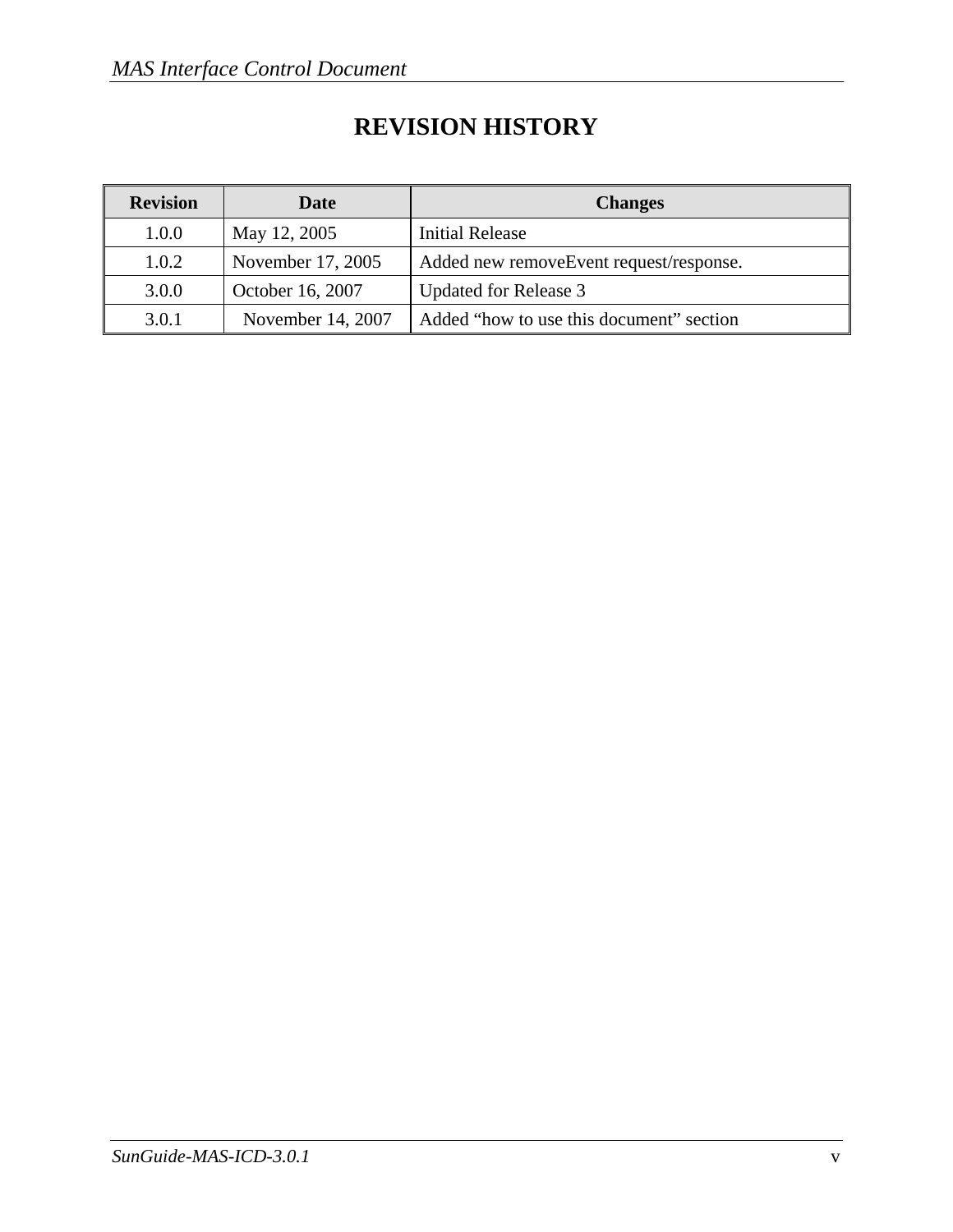## **1. Scope**

### *1.1 Document Identification*

This Interface Control Document (ICD) describes the interface between individual SunGuide<sup>TM</sup> clients and the Message Arbitration System (MAS) subsystem and between the MAS subsystem and the associated drivers. The general base architecture of the XML communications including connection information, byte order and base transaction classes is delineated in the general ICD. This ICD defines Extensible Markup Language (XML) schemas upon which XML requests shall be based in communicating amongst the various processes. Refer to the SunGuide-General-ICD document for details regarding data transfer.

### *1.2 Project Overview*

The Florida Department of Transportation (FDOT) is conducting a program that is developing SunGuide software. The SunGuide software is a set of Intelligent Transportation System (ITS) software that allows the control of roadway devices as well as information exchange across a variety of transportation agencies. The goal of the SunGuide software is to have a common software base that can be deployed throughout the state of Florida. The SunGuide software development effort is based on ITS software available from the state of Texas; significant customization of the software is being performed as well as the development of new software modules. The following figure provides a graphical view of the software to be developed:



**Figure 1.1 - High-Level Architectural Concept**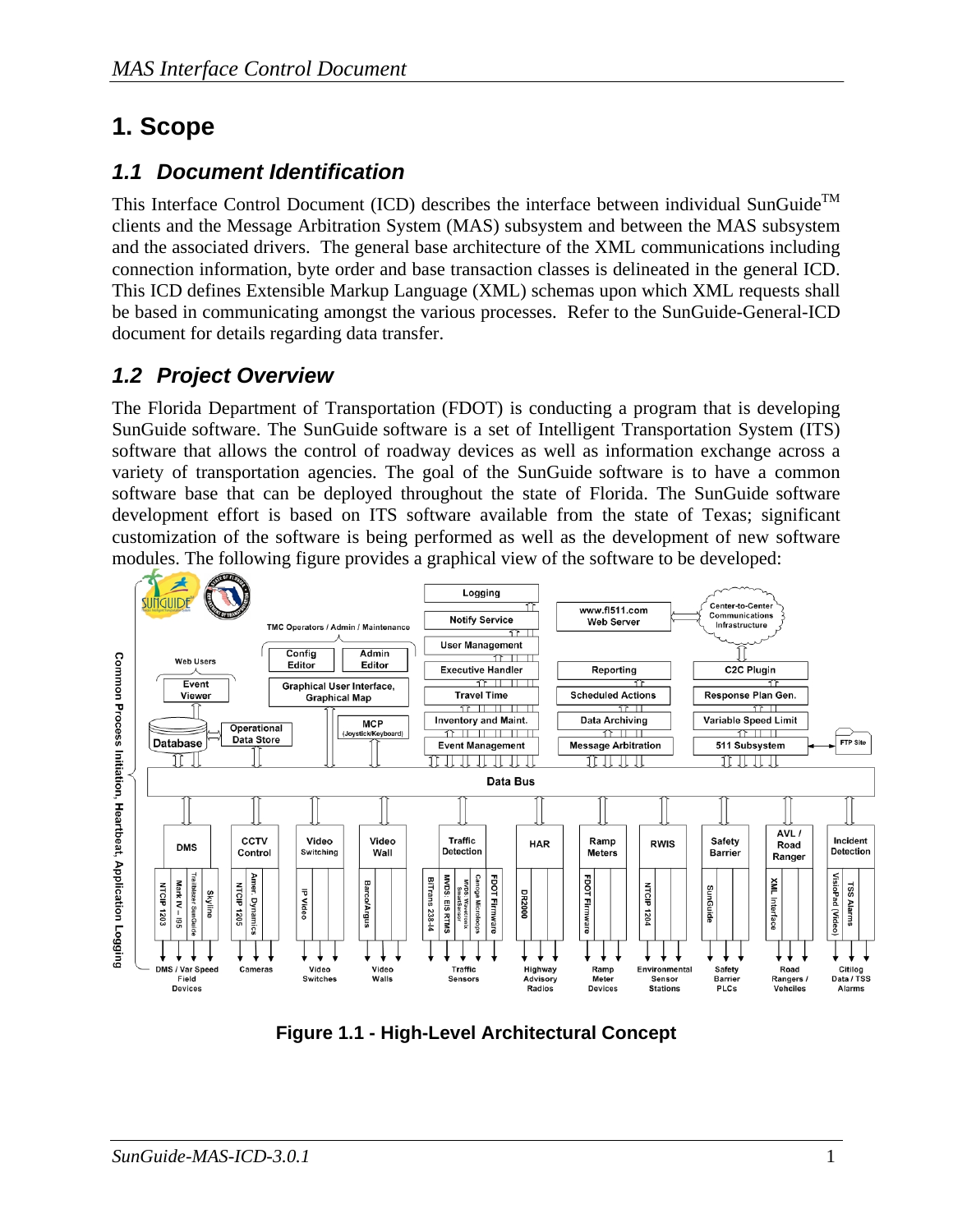### *1.3 How to Use This Document*

The ICDs describe the specific interface between two SunGuide subsystems or between a SunGuide subsystem and a SunGuide driver. The relationship of appropriate documents is shown in the Figure 1-2.



**Figure 1-2 - SunGuide Developer Documentation** 

This document describes an *internal* SunGuide interface. The interface described is between two SunGuide compliant processes. The reader should review the following document to gain an understanding of how SunGuide compliant application is created (this will vary if the application is a driver or subsystem):

#### *SunGuide Software Architecture Guidelines* (SAG)

The SAG describes what needs to be included in a SunGuide application to assure that it will work cooperatively in the SunGuide environment. Once the SAG is reviewed, the following document should be reviewed:

#### *SunGuide Software Design Document* (SDD)

The SDD will provide an understanding of how individual components of SunGuide were designed. Finally the ICD, along with the associated schema should be reviewed to determine what data needs to be exchanged on the interface being defined in this document.

Additionally, a SunGuide "Developer Training" class is available that provides the students with an introduction into developing SunGuide processes. The SunGuide source code repository has a generic subsystem and a generic driver available that can be used as the basis for developing a new application.

### *1.4 Related Documents*

The following documents were used to develop this document: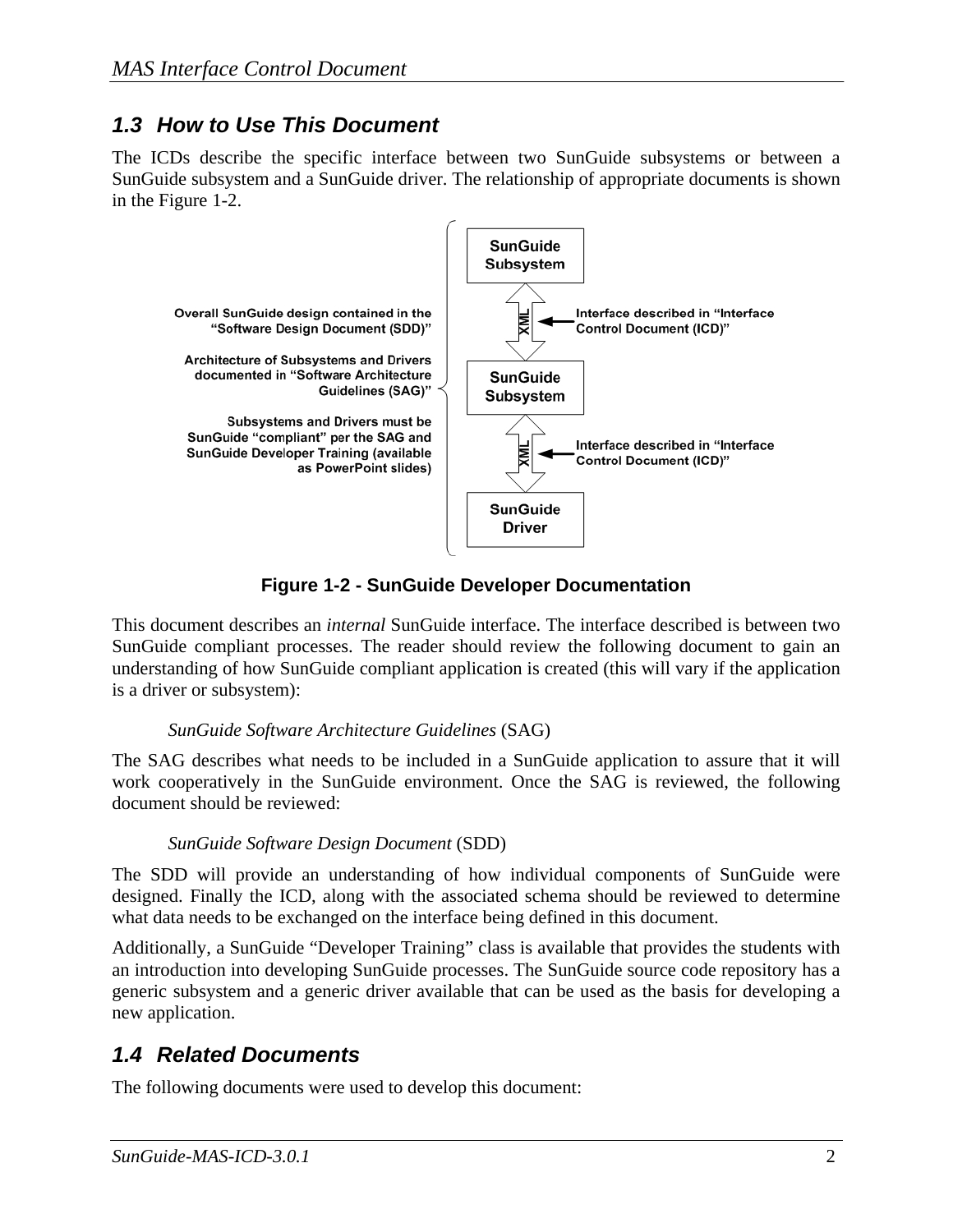- SwRI Qualification Response: *Response to the Invitation to Negotiate (ITN): Statewide Transportation Management Center Software Library System, Negotiation Number: ITN-DOT-02/03-9025-RR,* SwRI Proposal No. 10-35924, dated: November 18, 2002.
- SwRI Technical Proposal: *Technical Proposal for Invitation to Negotiate (ITN)*: *Statewide Transportation Management Center Software Library System, Negotiation Number: ITN-DOT-02/03-9025-RR,* SwRI Proposal No. 10-35924, dated: January 31, 2003.
- SwRI Cost Proposal: *Cost Proposal for Invitation to Negotiate (ITN): Statewide Transportation Management Center Software Library System, Negotiation Number: ITN-DOT-02/03-9025-RR,* SwRI Proposal No. 10-35924, dated: January 31, 2003.
- SwRI BAFO letter: *Southwest Research Institute® Proposal No. 10-35924, "Invitation to Negotiate (ITN): Statewide Transportation Management Center Software Library System", Reference: Negotiation Number: ITN-DOT-02/03-9025-RR*, dated: May 5, 2003.
- FDOT procurement document: *Invitation To Negotiate (ITN), Negotiation Number: ITN DOT-02/03-9025-RR, Statewide Transportation Management Center Software Library System*, dated: October 21, 2002.
- FDOT Scope of Services: *Statewide Transportation Management Center Software Library System: Scope of Services,* September 22, 2003.
- FDOT Requirements Document: *Statewide Transportation Management Center Software Library System: Requirements Specification,* June 3, 2003.
- Southwest Research Institute, *TMC Software Study*, November 15, 2001.
- Southwest Research Institute, *Introduction to an Operational Concept For the Florida Statewide Library*, FDOT – OCD – 1.0, March 31, 2002.
- World Wide Web Consortium (W3) website: http://www.w3.org.
- SunGuide Project website: http://sunguide.datasys.swri.edu.

#### *1.5 Contacts*

The following are contact persons for the SunGuide software project:

- Elizabeth Birriel, ITS Central Office, elizabeth.birriel@dot.state.fl.us, 850-410-5606
- Trey Tillander, FDOT SunGuide Project Manager, trey.tillander@dot.state.fl.us, 850-
- $-410-5617$
- **John Bonds, Senior ITS Specialist, jbonds@pbsj.com, 408-873-2514**
- David Chang, ITS Specialist, David.Chang@dot.state.fl.us, 850-410-5622
- Steve Dellenback, SwRI Project Manager, sdellenback@swri.org, 210-522-3914
- Robert Heller, SwRI Software Project Manager, rheller@swri.org, 210-522-3824

The following are contacts that will be used by the SunGuide software project team to assure consistency with other FDOT projects and FDOT procedures:

Liang Hsia, FDOT TERL, liang.hsia@dot.state.fl.us, 850-410-5615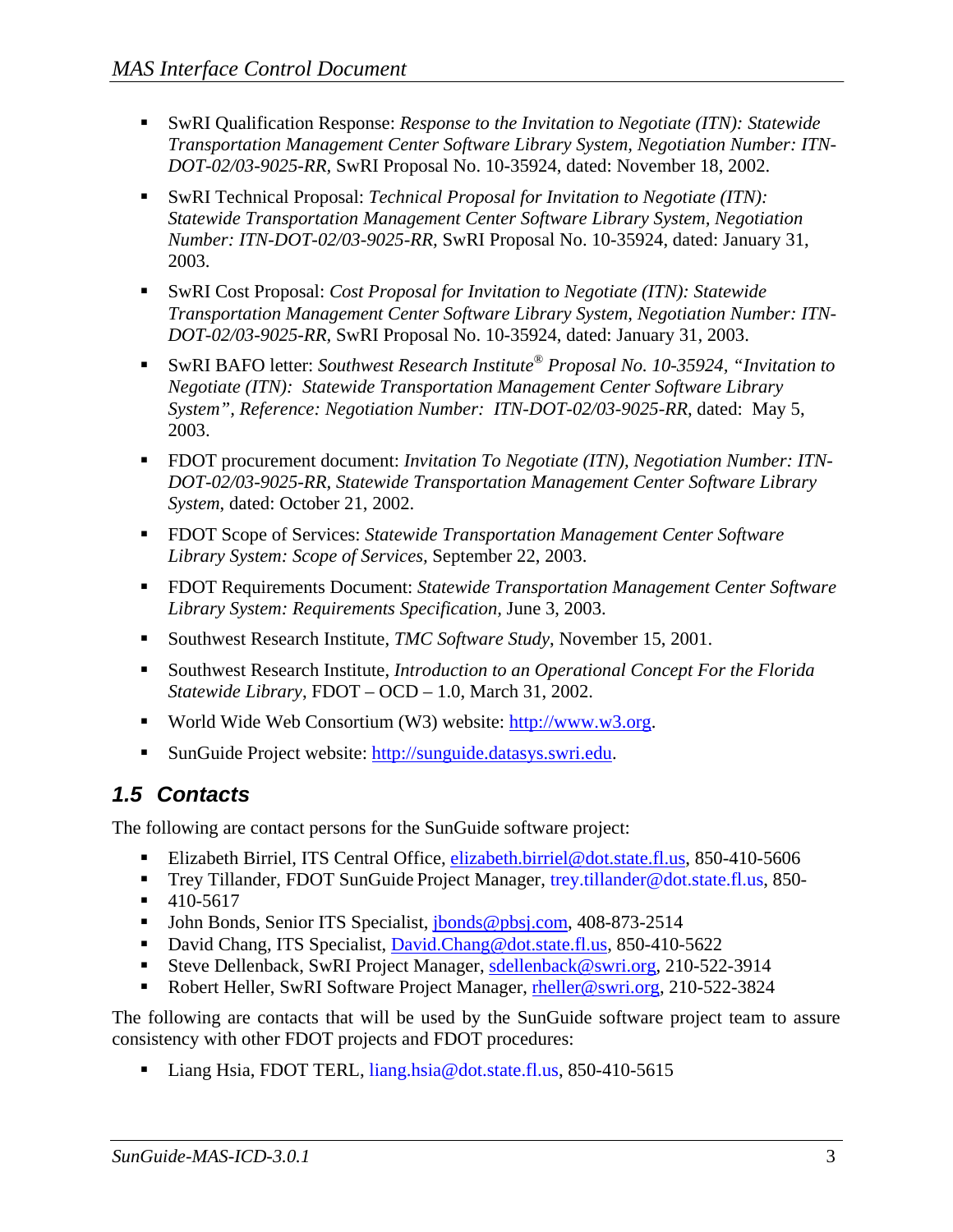## **2. Data**

The following sections detail the XML transactions that can be exchanged between client and server applications.

### *2.1 Schema*

The schemas for these transactions may be located in the Schemas directory. The objects directory contains common data schemas that are used by the various requests, messages, and responses.

mas

- messages
	- o queueChangedMsg.xsd
	- o queueFailureMsg.xsd
	- o queueStateChgMsg.xsd
	- o queueUpdateMsg.xsd
	- o removeOwnerMsg.xsd
- objects
	- o message.xsd
	- o queue.xsd
- requests
	- o addMsgReq.xsd
	- o blankQueueReq.xsd
	- o changeMsgPriorityReq.xsd
	- o getQueueMsgReq.xsd
	- o getQueueReq.xsd
	- o mergeMsgReq.xsd
	- o modifyMsgReq.xsd
	- o removeEventReq.xsd
	- o removeMsgReq.xsd
	- o resendMsgReq.xsd
	- o retrieveDataReq.xsd
	- o subscribeReq.xsd
	- o unmergeMsgReq.xsd
- **responses** 
	- o addMsgResp.xsd
	- o blankQueueResp.xsd
	- o changeMsgPriorityResp.xsd
	- o getQueueMsgResp.xsd
	- o getQueueResp.xsd
	- o mergeMsgResp.xsd
	- o modifyMsgResp.xsd
	- o removeEventResp.xsd
	- o removeMsgResp.xsd
	- o resendMsgResp.xsd
	- o retrieveDataResp.xsd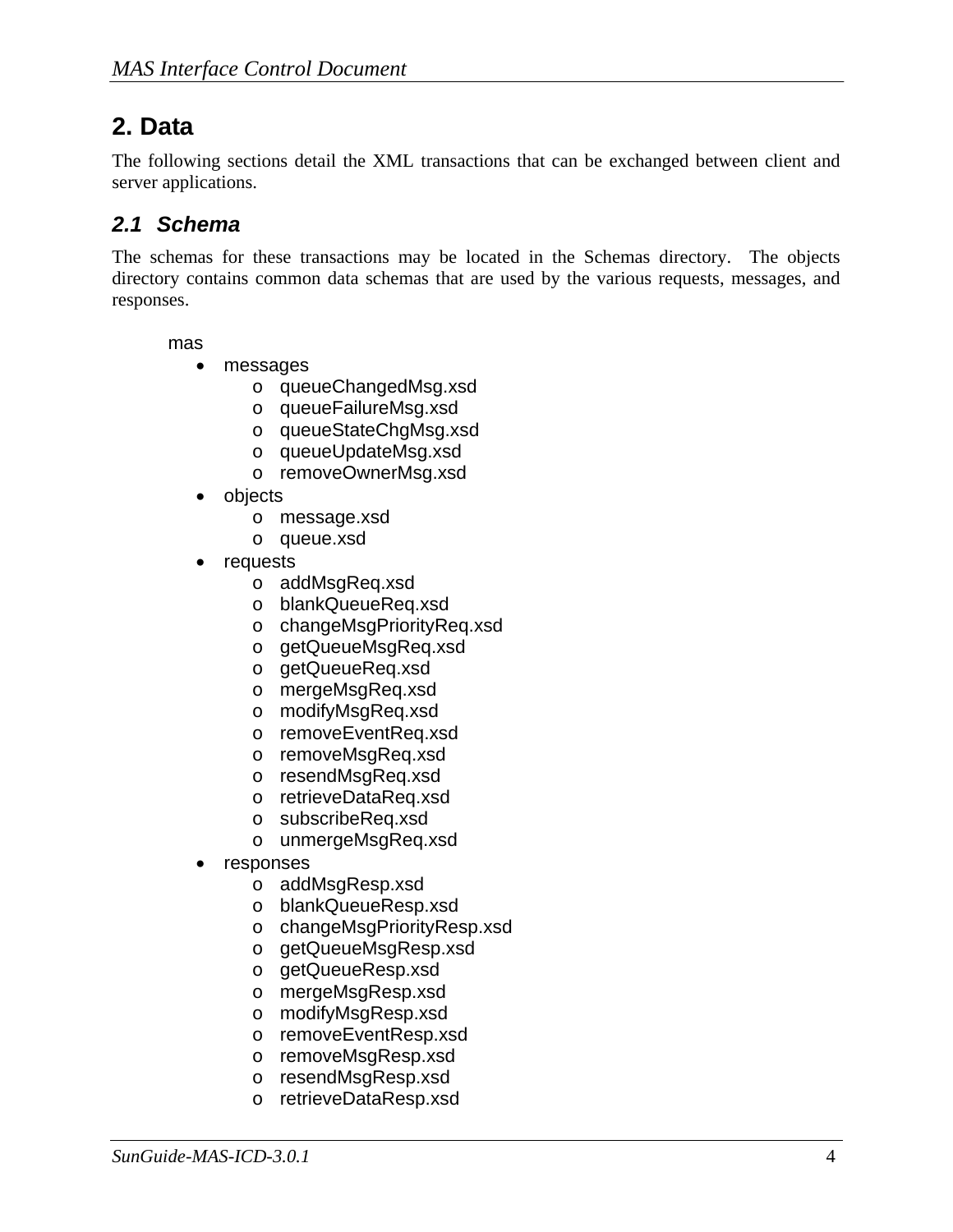o subscribeResp.xsd

#### o unmergedMsgResp.xsd

Requests may be sent from a client to a subsystem or from a subsystem to a driver. Responses may be sent from a driver to a subsystem or a subsystem to a client. A message can be sent from any process to another process.

#### *2.1.1 Subsystem communication*

Initial communication to a subsystem is described in the general ICD. For MAS, the list of queues in the system can be retrieved from the database on startup. Once a client has initiated the connection to MAS, the following requests may be made:

- Messages may be added to queues whether they exist on startup or not,
- Existing messages may be modified or removed,
- Two unmerge messages in a queue may be merged together,
- Two merged messages in a queue may be unmerged,
- A queue may be blanked, or
- A queue or the list of queues may be retrieve.

The following table shows the various subscriptions a client may request. The last column shows the XML updates that will be received if a client has subscribed to this data.

| <b>Subscription</b> | <b>Description</b>                                                   | <b>Updates Received</b> |
|---------------------|----------------------------------------------------------------------|-------------------------|
| queueData           | Receive the entire updated<br>queue.                                 | queueChangedMsg         |
| queueNotice         | Receive notification that a<br>queue has been updated.               | queueUpdateMsg          |
| queueState          | Receive notification that the<br>status of a queue has changed.      | queueStateChgMsg        |
| queueFailure        | Receive notification that a<br>device queue message has<br>failed.   | queueFailureMsg         |
| userData            | Receive notification that user<br>permissions have been<br>modified. | updateSystemDataMsg     |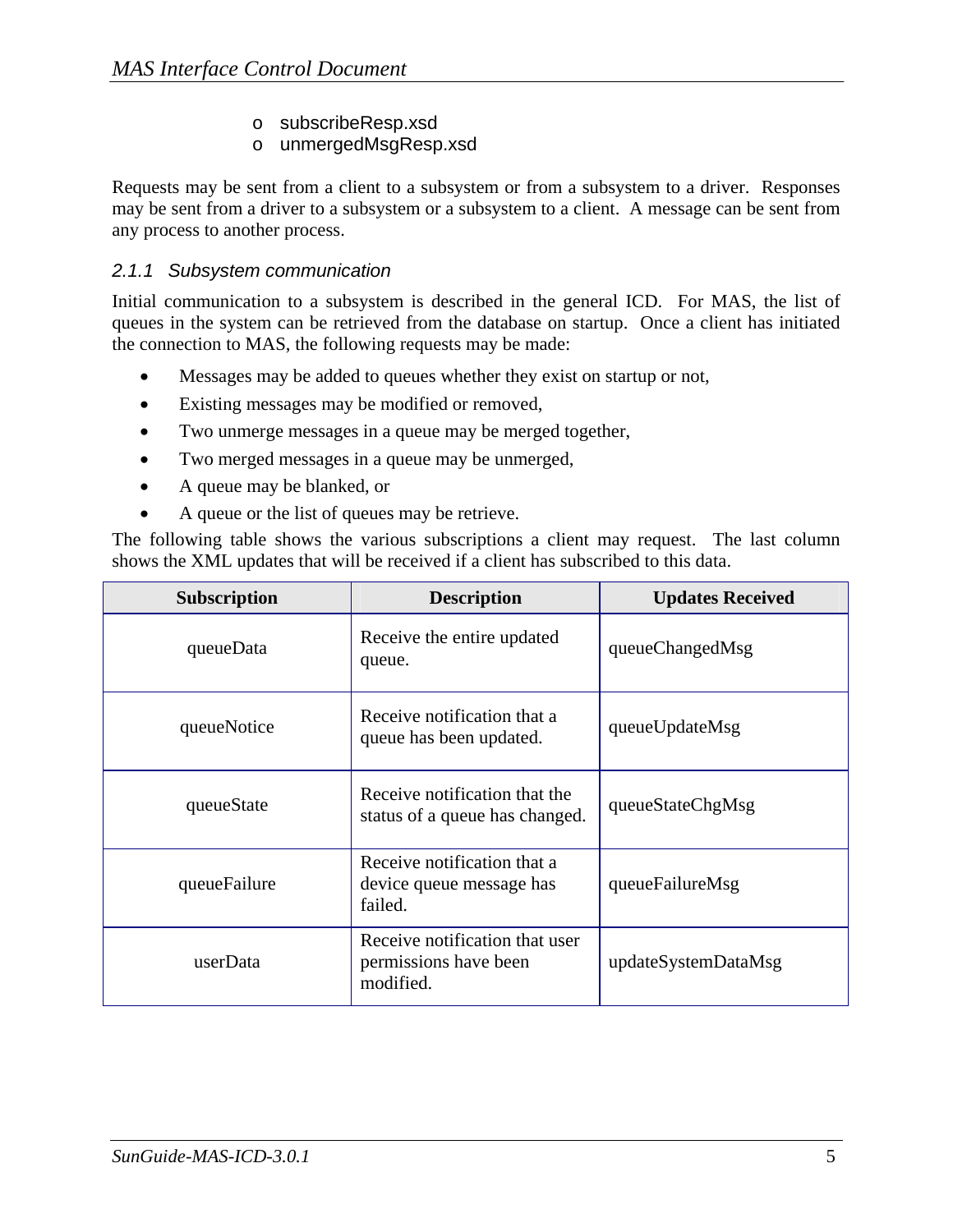#### *2.1.2 Device subsystem communication*

MAS must communicate with other subsystems to send the appropriate device requests. Upon startup, MAS uses data in the config file to establish a connection to the subsystem and determine which requests should be sent.

| <drivers></drivers>                                               |
|-------------------------------------------------------------------|
| <driver></driver>                                                 |
| <identifier>dms</identifier>                                      |
| <host>lovelace</host>                                             |
| <port>8009</port>                                                 |
| <resourcetype>dms</resourcetype>                                  |
| <providertype>dms</providertype>                                  |
| <msgclassname>multiMsg</msgclassname>                             |
| <package>gov.its.mas.xml.dms</package>                            |
| <sendreqclassname>sendMsqReq</sendreqclassname>                   |
| <sendrespclassname>sendMsgResp</sendrespclassname>                |
| <terminatereqclassname>terminateMsqReq</terminatereqclassname>    |
| <terminaterespclassname>terminateMsgResp</terminaterespclassname> |
| <username>MasUser</username>                                      |
| <password>encryptedPassword</password>                            |
| <pageseperator>[np]</pageseperator>                               |
| $\alpha$ driver                                                   |
| $\alpha$ drivers                                                  |

The following table shows the correspondence between the config file items and their usage in MAS.

| Config item  | <b>Description</b>                                                                     | <b>Usage in MAS</b>                                              |
|--------------|----------------------------------------------------------------------------------------|------------------------------------------------------------------|
| identifier   | Name of the subsystem to which<br>MAS must connect.                                    | Used for the providerName in<br>requests to the subsystem.       |
| host         | Host for connecting to this<br>subsystem, most often this is the<br>host for Data Bus. | Used in initial connection and<br>reconnection to the subsystem. |
| port         | Port for connecting to this<br>subsystem, most often this is the<br>port for Data Bus. | Used in initial connection and<br>reconnection to the subsystem. |
| resourceType | Name of the type of resource or<br>device.                                             | Used for the resource Type in<br>requests to the subsystem.      |
| providerType | Type of provider this subsystem<br>is.                                                 | Used for the provider Type in<br>requests to the subsystem.      |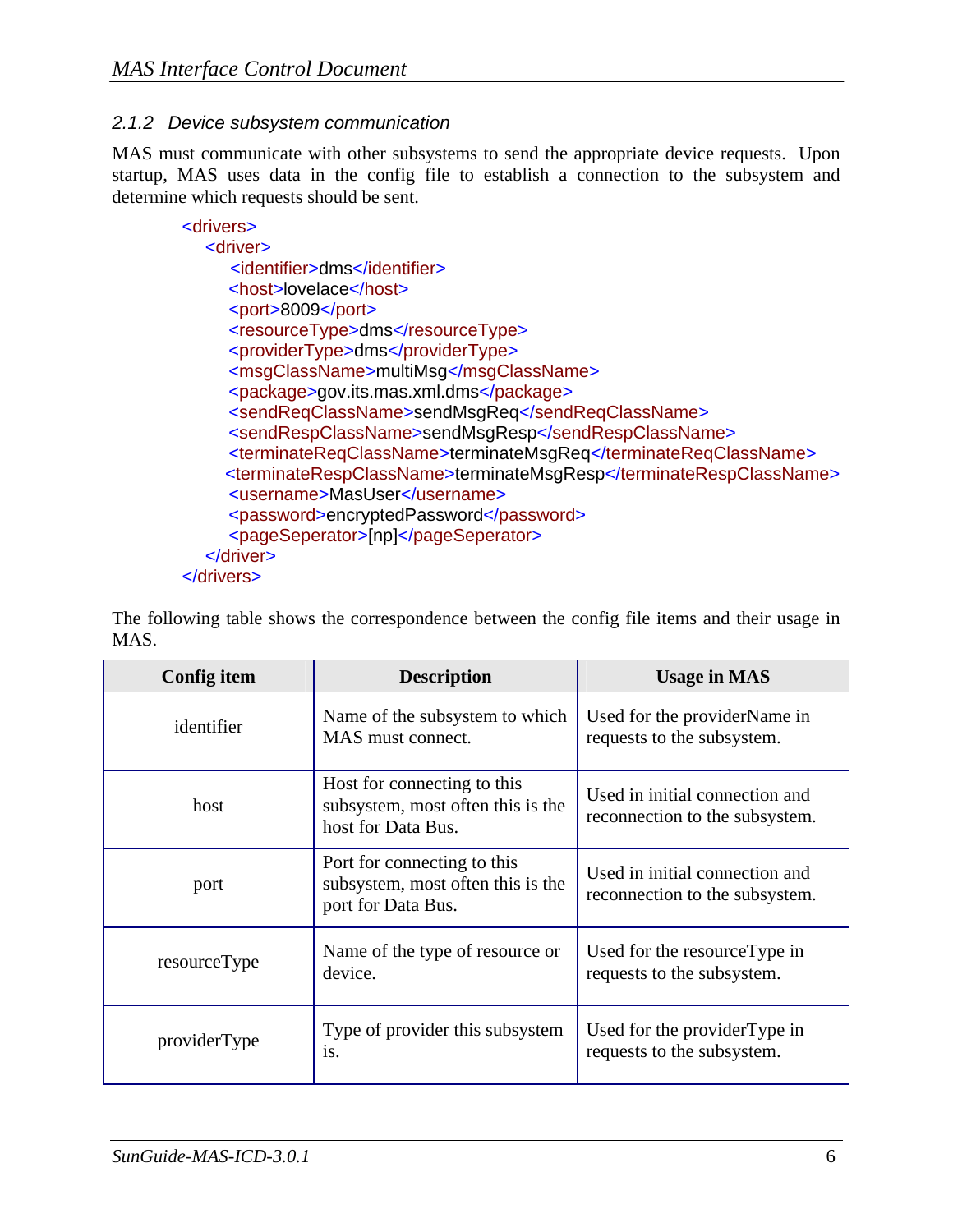| <b>Config item</b>     | <b>Description</b>                                                                                                                         | <b>Usage in MAS</b>                                                                      |
|------------------------|--------------------------------------------------------------------------------------------------------------------------------------------|------------------------------------------------------------------------------------------|
| msgClassName           | The class in MAS that will be<br>created for a message being sent<br>to this subsystem.                                                    | For any subsystem, this class<br>must exist in MAS in the package<br>(see below).        |
| package                | The package in MAS where the<br>messages, send and terminate<br>requests are placed.                                                       | Used to create the appropriate<br>class.                                                 |
| sendReqClassName       | The class in MAS that will be<br>created for a send request being<br>sent to this subsystem.                                               | For any subsystem, this class<br>must exist in MAS in the package<br>(see above).        |
| sendRespClassName      | The class in MAS that will be<br>created for a send response<br>received from this subsystem.                                              | For any subsystem, this class<br>must exist in MAS in the package<br>(see above).        |
| terminateReqClassName  | The class in MAS that will be<br>created for a terminate request<br>being sent to this subsystem.                                          | For any subsystem, this class<br>must exist in MAS in the package<br>(see above).        |
| terminateRespClassName | The class in MAS that will be<br>created for a terminate response<br>received from this subsystem.                                         | For any subsystem, this class<br>must exist in MAS in the package<br>(see above).        |
| username               | User name to be used when<br>authenticating. Must be a valid<br>user in the database with<br>appropriate permissions for the<br>subsystem. | Used to authenticate to the<br>subsystem.                                                |
| password               | Encrypted password for the<br>username above.                                                                                              | Used to authenticate to the<br>subsystem.                                                |
| pageSeperator          | The page separator character for<br>this driver.                                                                                           | Used for determining the new<br>page character used when<br>merging two messages in MAS. |

### *2.2 Examples*

For example, if a client wishes to add a message to a device, the client sends an addMsgReq to the subsystem. Since MAS has no knowledge of what devices are in the system, an addMsgReq should succeed provided the message conforms to the schema. The highest priority message is sent to the appropriate subsystem for display on the device.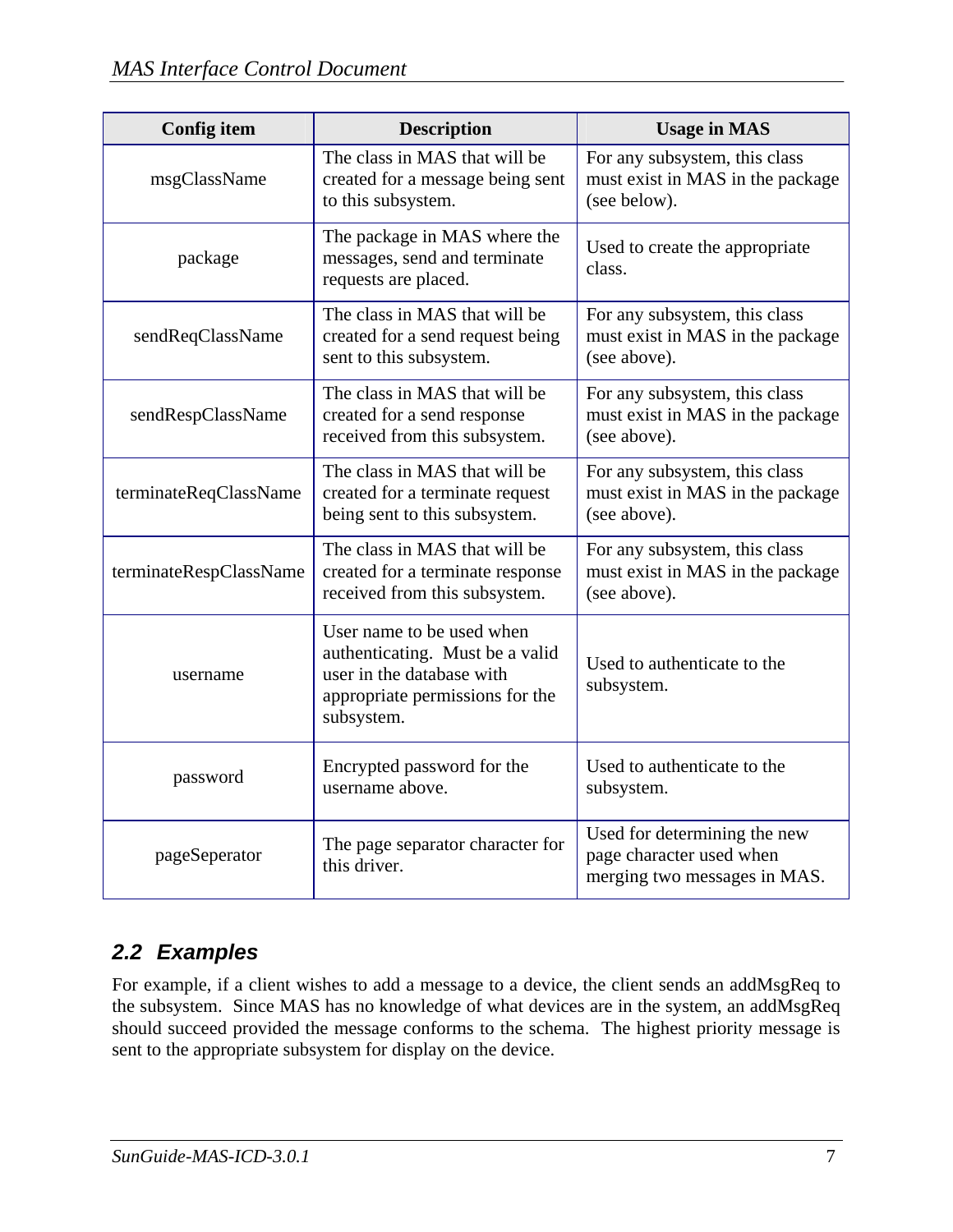

**Figure 2.1 - Sample Transaction** 

The tables below show which requests can be sent from client to subsystem. Requests and responses that are sent to and received from other subsystems for device control will depend upon the other subsystems. The responses sent from subsystem to client are also specified. Messages are sent instead of requests when a response is not required.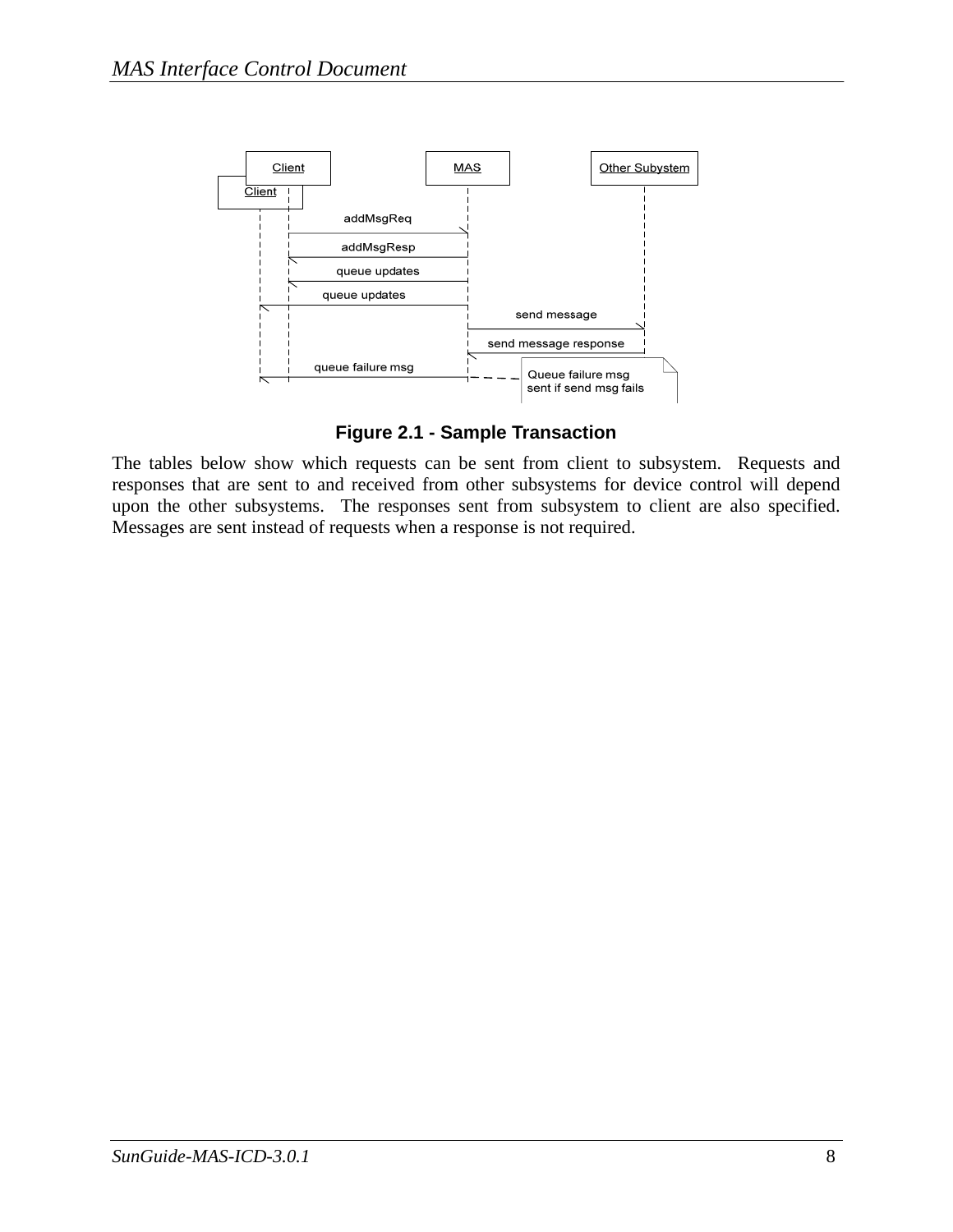### *2.3 Subsystem Schemas*

#### *FC (From client),TC (To client), TD (To driver), FD (From driver)*

| <b>Usage Description</b>                                                                                                    | <b>Requests</b>      | <b>FC</b> | <b>Responses</b>      | <b>TC</b> | <b>Messages</b> | <b>FC</b> | <b>TC</b> |
|-----------------------------------------------------------------------------------------------------------------------------|----------------------|-----------|-----------------------|-----------|-----------------|-----------|-----------|
| Used to add a new<br>message to the system.                                                                                 | addMsgReq            | X         | addMsgResp            | X         |                 |           |           |
| Used to remove all<br>messages from a<br>device queue. This<br>results in the device's<br>display being blanked<br>as well. | blankQueueReq        | X         | blankQueueResp        | X         |                 |           |           |
| Used to modify the<br>priority of an existing<br>message.                                                                   | changeMsgPriorityReq | X         | changeMsgPriorityResp | X         |                 |           |           |
| Used to retrieve the<br>full text of a queue<br>message.                                                                    | getQueueMsgReq       | X         | getQueueMsgResp       | X         |                 |           |           |
| Used to retrieve the<br>queue for a device.                                                                                 | getQueueReq          | X         | getQueueResp          | X         |                 |           |           |
| Used to merge two<br>messages in a device's<br>queue.                                                                       | mergeMsgReq          | X         | mergeMsgResp          | X         |                 |           |           |
| Used to modify the<br>text of an existing<br>message.                                                                       | modifyMsgReq         | X         | modifyMsgResp         | X         |                 |           |           |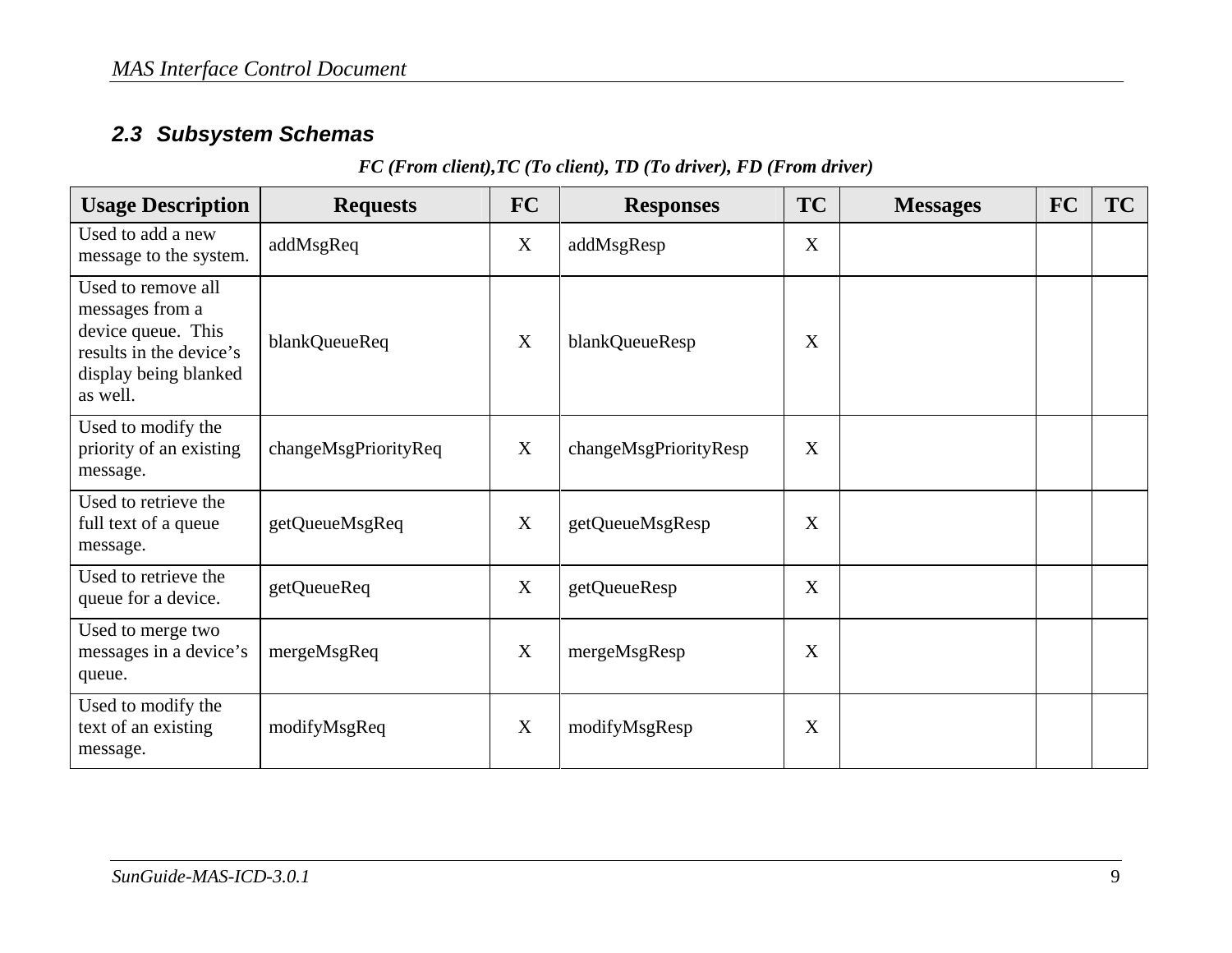### *MAS Interface Control Document*

| <b>Usage Description</b>                                                                                                                                     | <b>Requests</b> | <b>FC</b> | <b>Responses</b> | <b>TC</b> | <b>Messages</b> | <b>FC</b> | TC |
|--------------------------------------------------------------------------------------------------------------------------------------------------------------|-----------------|-----------|------------------|-----------|-----------------|-----------|----|
| Used to remove all<br>messages for a<br>particular event id.                                                                                                 | removeEventReq  | X         | removeEventResp  | X         |                 |           |    |
| Used to remove a<br>message from the<br>queue.                                                                                                               | removeMsgReq    | X         | removeMsgResp    | X         |                 |           |    |
| Used to resend the<br>message for a device<br>queue. If the queue is<br>blank, this results in a<br>terminate being sent to<br>the appropriate<br>subsystem. | resendMsgReq    | X         | resendMsgResp    | X         |                 |           |    |
| Used to subscribe to<br>updates from the<br>system. Data includes<br>device status, device<br>configuration data, and<br>users.                              | retrieveDataReq | X         | retrieveDataResp | X         |                 |           |    |
| Used to subscribe to<br>updates from the<br>system.                                                                                                          | subscribeReq    | X         | subscribeResp    | X         |                 |           |    |
| Used to unmerge two<br>messages in a device's<br>queue.                                                                                                      | unmergeMsgReq   | X         | unmergeMsgResp   | X         |                 |           |    |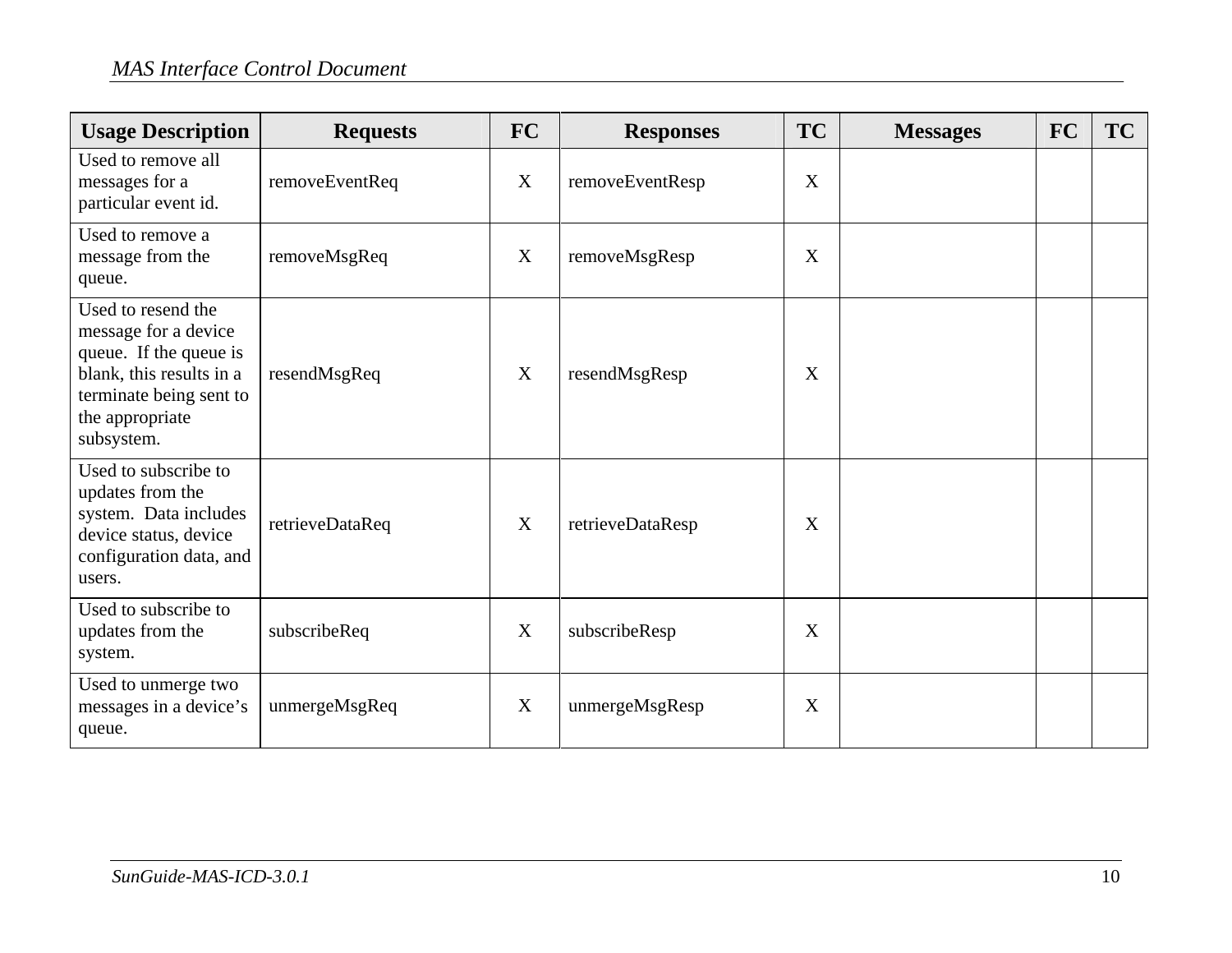### *MAS Interface Control Document*

| <b>Usage Description</b>                                                                           | <b>Requests</b> | <b>FC</b> | <b>Responses</b> | <b>TC</b> | <b>Messages</b>  | <b>FC</b> | <b>TC</b> |
|----------------------------------------------------------------------------------------------------|-----------------|-----------|------------------|-----------|------------------|-----------|-----------|
| Used to send the<br>updated queue to any<br>clients who have<br>subscribed.                        |                 |           |                  |           | queueChangedMsg  |           | X         |
| Used to send a failure<br>notification to the<br>client when a send to<br>device has failed.       |                 |           |                  |           | queueFailureMsg  |           | X         |
| Used to send an update<br>of the queue's state<br>(failed, completed,<br>pending).                 |                 |           |                  |           | queueStateChgMsg |           | X         |
| Used to inform a client<br>that a queue has<br>changed (does not<br>contain the changed<br>queue). |                 |           |                  |           | queueUpdateMsg   |           | X         |
| Removes all messages<br>owned by a particular<br>owner.                                            |                 |           |                  |           | removeOwnerMsg   | X         |           |